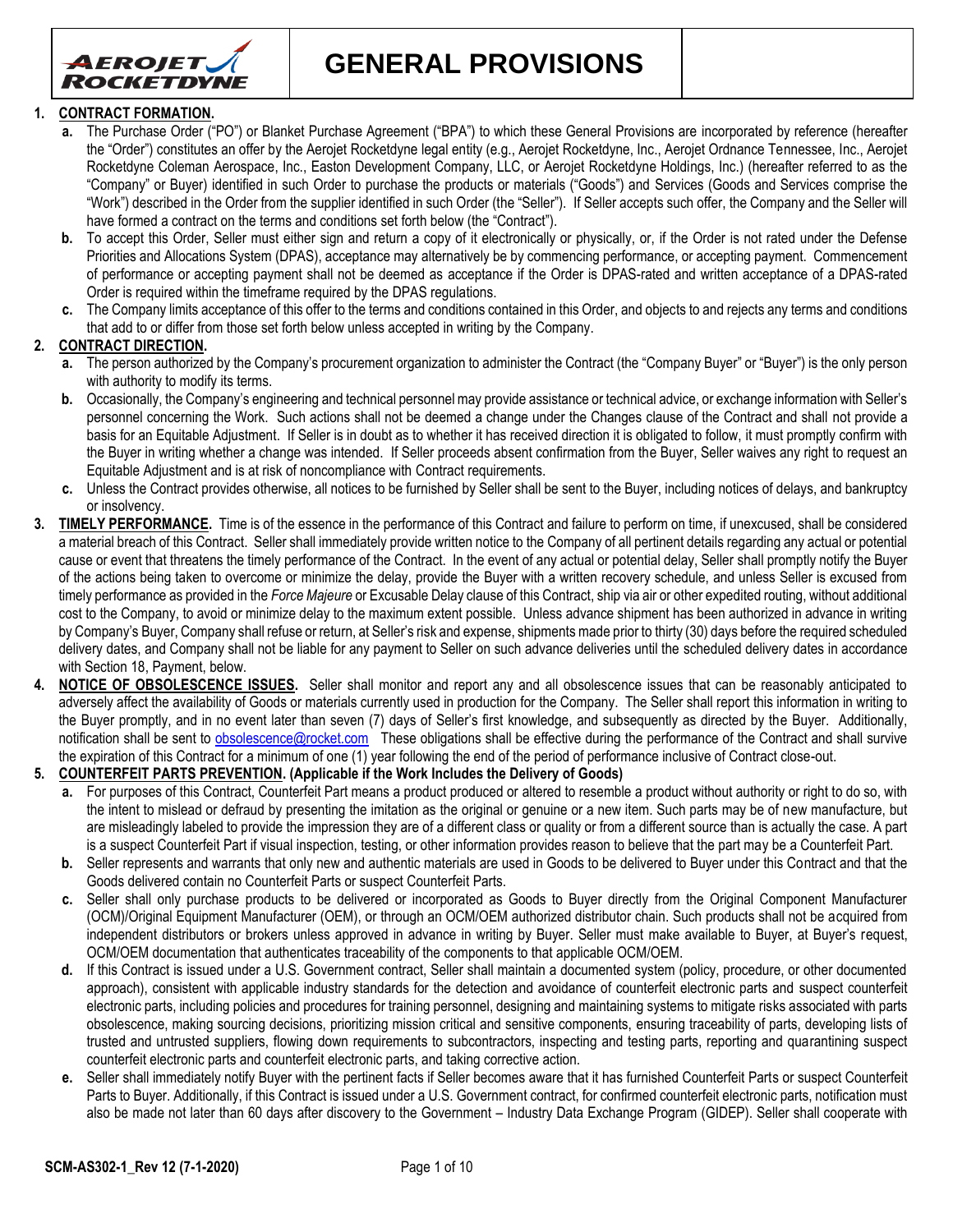

Buyer in any investigation relating to such Counterfeit Electronic Parts or suspect Counterfeit Electronic Parts, including the impounding by Buyer or government agencies of the Counterfeit Electronic Parts or suspect Electronic Counterfeit Parts for purposes of investigation.

- **f.** This clause applies in addition to any quality provision, specification, statement of work or other provision included in this Contract addressing the authenticity of Goods. To the extent such provisions conflict with this clause, this clause prevails.
- **g.** In the event that Goods delivered under this Contract constitute or include Counterfeit Parts or suspect Counterfeit Parts, Seller shall, at its expense, promptly replace such Goods so as to conform to the requirements of this Contract. Notwithstanding any other provision in this Contract, Seller shall be liable for all costs relating to Counterfeit Parts or suspect Counterfeit Parts and the cost of rework or corrective action that may be required to remedy the use or inclusion such parts, including without limitation Buyer's costs of removing Counterfeit Parts, of installing replacement Goods and of any testing necessitated by the reinstallation of the Goods after Counterfeit Parts have been exchanged. All such costs shall be deemed direct damages. The remedies contained in this paragraph are in addition to any remedies Buyer may have at law, equity or under other provisions of this Contract.
- **h.** Seller shall include the requirements of this paragraph or equivalent provisions in lower tier subcontracts for the delivery of items that will be included in or furnished as Goods to Buyer.

# **6. CHANGES.**

- **a.** The Buyer may at any time, by written notice to Seller, and without notice to sureties or assignees, make changes and give Contract direction within the general scope of the Contract to any one or more of the following: (i) drawings, designs or specifications; (ii) method of shipping or packing; (iii) place of inspection, acceptance or point of delivery; (iv) property furnished by the Company or its customer; (v) time or place of performance; (vi) quantity; (vii) delivery schedule; and (viii) terms and conditions required to meet Buyer's obligation under its customer contracts, including but not limited to, any mandatory flowdown clauses.
- **b.** If any such change causes an increase or decrease in the cost of, or the time required for, performance of any part of the Contract, the Company shall make an Equitable Adjustment in the Contract price or delivery schedule, and modify the Contract accordingly. Changes to the delivery schedule will be subject to a price adjustment only.
- **c.** Seller waives a claim for an Equitable Adjustment under this Clause unless it submits such claim in writing to the Company within fifteen (15) days from the date of the notice of the change, unless the Company agrees in writing to a longer period.
- **d.** Failure to agree to any Equitable Adjustment shall be resolved in accordance with the Disputes clause of the Contract. However, nothing contained in this Clause shall excuse Seller from proceeding immediately in the performance of the Contract as changed.
- **7. PRICING OF ADJUSTMENTS.** All price adjustments, including but not limited to Equitable Adjustments, under this Contract shall be based upon Seller's costs and a reasonable profit for work performed, unless profit is expressly excluded by terms of this Contract. The Company shall recognize costs that are reasonable, allowable and allocable under the standards of Part 31 of the Federal Acquisition Regulation ("FAR", Title 48, Code of Federal Regulations) in effect on the date of this Contract.
- **8. STOP WORK ORDER.** As directed in writing by the Buyer, Seller shall stop performance of all or part of the Work for up to ninety (90) days, or for such longer time as the parties may agree, and shall take all reasonable steps to minimize the incurrence of costs allocable to the stopped Work during the period of the Stop Work order. The Buyer shall either terminate or continue the stopped Work by giving written notice to Seller before the expiration of the Stop Work order. An Equitable Adjustment may be made, as provided by the Pricing of Adjustments and Changes clauses of the Contract, if the stopped Work is changed or continued, in whole or in part.

# **9. CANCELLATION OR TERMINATION FOR BUYER CONVENIENCE.**

- **a.** The Company may terminate the Contract for its convenience at any time and without cause, in whole or in part, by giving Seller written notice of such termination. In the event of such a termination, Seller shall stop work immediately, and shall cause all of its suppliers and subcontractors to stop work immediately, on the terminated portion of the Contract. Seller shall continue all work that is not terminated. Buyer may take immediate possession of all goods, complete or incomplete, and all products resulting from services upon written notice of termination to Seller.
- **b.** Seller shall be entitled to an Equitable Adjustment, including reasonable settlement expenses. Seller shall be reimbursed for actual, reasonable, substantiated and allocable costs, plus a reasonable profit for work performed to date of termination. Seller shall not be paid for any work performed or costs incurred that could have been reasonably avoided. Seller must submit its proposal to the Buyer for costs relating to the termination within sixty (60) days after the effective date of the termination. In no event shall the Company be liable for lost or anticipated profits, unabsorbed indirect costs or overhead, or for any sum in excess of the total Contract price.
- **10. TERMINATION FOR SELLER BREACH OR DEFAULT.** The Company may terminate the Contract for default, in whole or in part, if Seller fails to comply with any of the material terms of the Contract; endangers performance of the Contract by failing to make progress; upon reasonable request by the Company, fails to provide adequate assurances of future performance; files or has filed against it a petition in bankruptcy; or becomes insolvent or suffers a material adverse change in financial condition. Seller shall have ten (10) days, or such longer period as the Company may authorize in writing, to cure any such failure after receipt of notice from the Company. However, Seller shall not be entitled to a cure notice for a default involving delivery schedule delays. The Company shall only be liable for Work accepted, and Seller will be liable to Company for all direct losses and direct damages which may be suffered by Company by reason of the default, including any increase in the costs incurred by Company in procuring Work from another source. The Company may require Seller to deliver any supplies, materials, tooling and drawings that Seller has specifically produced or acquired for the terminated portion of the Contract. The Company and Seller shall agree on the amount of payment for these manufacturing materials. However, nothing contained in this Clause shall excuse Seller from proceeding immediately in the performance of all work not terminated. If after termination under this Clause, it is later determined that Seller was not in default, the termination shall be deemed a Termination for Convenience. The rights and remedies of Company are in addition to any other rights provided to the Company at law, in equity, or under the terms and conditions of the Contract.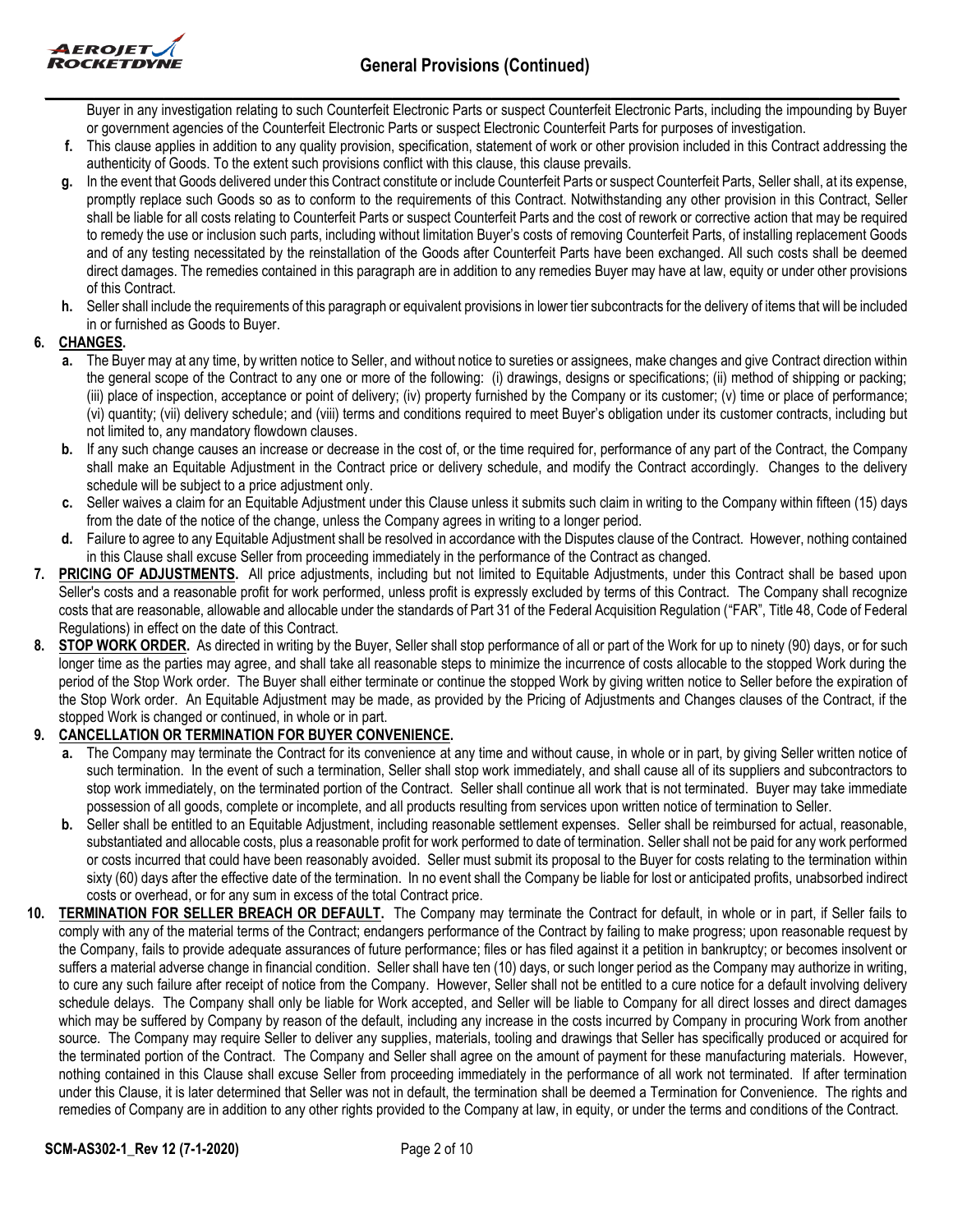

- **11.** *FORCE MAJEURE* **OR EXCUSABLE DELAY.** Except for a default of Seller's subcontractor at any tier, Seller shall not be in default or charged for any liability because of a failure to perform the Contract under its terms, or because of a failure to make progress so as to endanger performance, if the failure arises from causes beyond the control of and without the fault of Seller; provided, Seller gives to the Buyer prompt notice in writing as soon as it appears that such cause will delay performance of the Contract. Such causes shall include, without limitation: acts of God or of the public enemy; acts or orders of any Governmental authority, including acts of the Government in its sovereign or contractual capacity; natural disasters including earthquakes, fires, storms, floods, or unusually severe weather; epidemics or quarantine restrictions; unavoidable labor strikes, civil disturbances or acts of terrorism; and freight embargoes. Failure of any relevant government to issue any required import or export license, or withdrawal/termination of a required import or export license by such relevant government, shall relieve Buyer of its obligations under this Contract, and shall relieve Seller of its corresponding obligations. Correspondingly, the Company shall not be liable for any failure or delay in performance of the Contract due to causes or circumstances beyond its control and without its fault or negligence.
- **12. INSPECTION.** All Work shall be subject to inspection, monitoring, and testing ("Inspection") by the Company and its customers at reasonable times and places. The Company shall have the right to inspect work in process. Seller shall provide information and access to facilities necessary for a safe and convenient Inspection at no additional charge, so long as the Inspection does not unduly delay work. No Inspection shall relieve Seller of any of its obligations to furnish all Work in accordance with requirements of the Contract.

# **13. ACCEPTANCE AND REJECTION.**

- **a.** Neither receipt nor payment shall constitute final acceptance. The Company shall accept or reject the Work within a reasonable time after delivery. The Company will not be obligated to accept substitutions, untimely deliveries, deliveries in quantities other than those ordered by the Buyer or deliveries of Work failing to conform to the Company's specifications or Seller's warranties described in the Contract. The Company will not accept any delivery received thirty (30) days or more prior to the delivery schedule on the Contract. Acceptance by the Company of substitutions, untimely deliveries, partial deliveries or non-conforming Work shall not waive the delivery schedule or other requirements of the Contract.
- **b.** If Seller delivers non-conforming Work, the Company may (i) accept all or part of such Work; (ii) return the Work for credit or refund; (iii) require Seller to promptly correct or replace the Work; (iv) correct, or have a third party correct, the Work; or (v) perform, or have a third party perform, replacement Work.
- **c.** Seller shall not redeliver corrected or rejected Work without disclosing the corrective action taken. In the event non-conforming Work is re-delivered subsequent to corrective action, the Company may require Seller, at Seller's expense, to include an inspection report from a third-party inspector acceptable to the Company with any subsequent redelivery.
- **14. DUTY OF COOPERATION.** Upon reasonable suspicion that Goods or services procured under this Contract may contribute to a Company product failure of any type, the Seller shall immediately upon direction take reasonable actions and incur reasonable costs toward a cooperative failure cause investigation, for the duration of a reasonable investigation opportunity. The responsibility for costs incurred pursuant to this Clause will be determined in accordance with the terms of this Contract.
- **15. DISPUTES.** Before commencing litigation, the parties shall attempt to negotiate in good faith any matters that are in dispute by escalating to successive levels of management. Any dispute not settled between the parties may be decided by recourse to an action at law or in equity and will be referred to a court of competent jurisdiction in the state of California. Pending final resolution of any dispute between the parties, Seller shall diligently proceed with performance of the Contract, as directed by the Company, as though no dispute existed. The Contracts Disputes Act shall have no application to this Contract, and nothing in this Contract grants Seller a direct claim or cause of action against the Government.

### **16. PRICES AND TAXES.**

- **a.** The Company will not pay prices for Work higher than those prices stated in the Contract. Seller warrants that the prices of the items covered by this Contract are not in excess of Seller's lowest prices in effect on the date of this Contract for comparable quantities of similar items. If Seller reduces prices for this Work after formation of the Contract, but prior to payment, such price reductions will apply to this Contract. Unless otherwise specified, the prices include all charges for packaging, handling, storage and delivery.
- **b.** Unless prohibited by law or otherwise specified, Seller shall pay and has included in the price of the Contract any federal, state or local tax, transportation tax, or other tax which is required to be imposed upon the items ordered hereunder, or by reason of their sale or delivery, except for applicable sales and use taxes that are listed separately on Seller's invoice. Prices shall not include any taxes, duties, tariffs or similar fees for which the Company has furnished a valid exemption certificate or other evidence of exemption.

### **17. INVOICES.**

- **a.** All invoices must include the following data elements required for timely receipt and payment without error and matching Company's PO/Contract: (i) Seller's name; (ii) invoice number; (iii) invoice date; (iv) invoice payment terms; (v) PO/Contract number; (vi) PO/Contract line item number and schedule number (if applicable); (vii) line item description of the Work/nomenclature; (viii) quantity invoiced; (ix) unit of measure; (x) unit price; (xi) line item extended total price; (xii) total invoice amount; (xiii) Seller's packing slip number and lot/serial number(s), if required; and (xiv) name and address for remittal of payment. Additional required data elements may be identified and included in other instructions in the PO/Contract. Any deviation to this requirement must be approved by the Buyer in writing in advance of shipment or invoice submittal. Failure to adhere to this clause may delay receipt or result in rejection of items shipped or delay in payment of invoices.
- **b.** Seller shall deliver invoices to [AccountsPayable@Rocket.com.](mailto:) Failure to deliver invoices to Accounts Payable at the email address or the address on the face of the PO/Contract may result in delay in payment.
- **c.** If invoicing at times other than at delivery, Seller shall substantiate invoices by evidence of actual payment and individual daily job timecards, or by other evidence approved by the Buyer.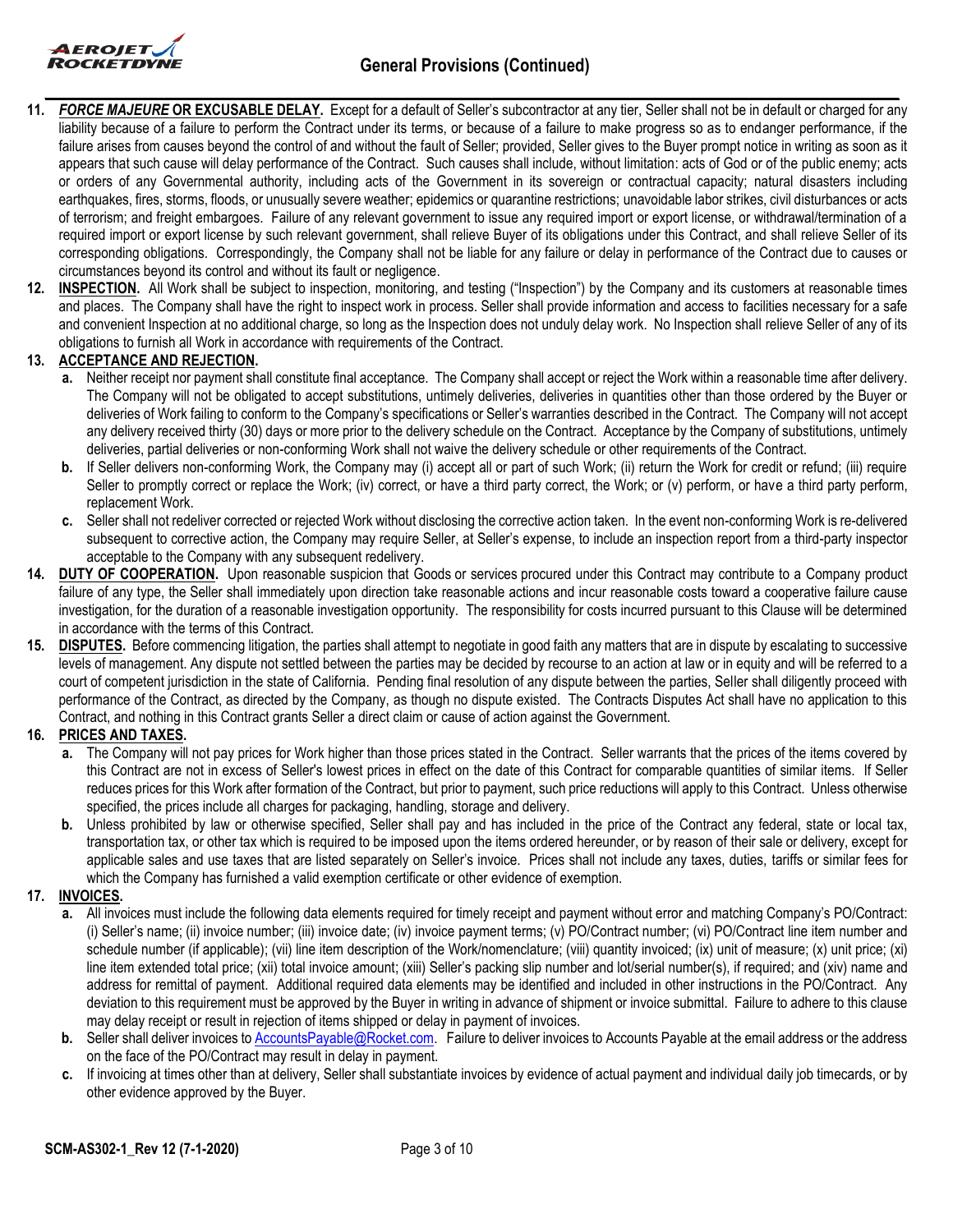



**d.** The Company may audit, or cause to be made such audit, of the invoices and substantiating information at any time or times prior to final payment under the Contract. Each payment made by the Company shall be subject to reduction to the extent of amounts that are found by the Company not to have been properly payable, and shall be subject to reduction for overpayments or to increases for underpayments on preceding invoices.

## **18. PAYMENT.**

- **a.** Unless provided otherwise in the Contract, payment due date, including discount period, shall be computed from the later of the scheduled Work date; the actual Work date; or, the date of receipt of a proper invoice. However, if specified in the Contract, the Company shall not be obligated to pay until final acceptance of delivered goods. The Company may, but shall not be obligated to, pay any invoice that is received later than sixty (60) days past the associated Work completion.
- **b.** Payment shall be deemed to have been made on the date payment is processed by check print or electronic funds transfer is initiated.
- **c.** The Company may take advantage of the most favorable discount incorporated in the Contract or found on individual invoices. Delays attributable to the fault of Seller, such as late invoices, errors or omissions on invoices, or lack of supporting documentation required by the Contract, will entitle the Company to withhold payment without losing any discount privileges or incurring any interest expense payable to Seller.
- **d.** The Company shall not be obligated to pay Seller any amount in excess of the price set forth in the Contract, unless and until the Buyer modifies the price for performance under the Contract. When and to the extent that the price set forth in the Contract has been increased, any hours expended and material costs incurred by Seller in excess of the price prior to the increase shall be payable to the same extent as if such hours expended and material costs had been incurred after such increase in the price.
- **19. SET-OFFS.** The Company may set-off any amounts the Company in good faith claims to be due from Seller against any sums otherwise due to Seller whether such claims arise under or outside the Contract.

## **20. GENERAL INDEMNIFICATION FROM SELLER NEGLIGENCE.**

- **a.** Seller shall be solely responsible for the safe conduct of the work under the Contract and for the protection of all persons, premises, or facilities involved in the performance of the Contract. Seller shall take all precautions to prevent the occurrence of any accident, injury, death or loss to any person or property in the performance of the Contract, whether on Seller's property, the Company's property or elsewhere.
- **b.** Seller shall indemnify, defend, and hold harmless the Company, its subsidiaries, affiliates, parent, and their customers, successors, assigns, employees, officers, attorneys and agents from and against any and all losses, liabilities, damages, claims, demands, subrogation, suits, actions, proceedings, costs, and expenses, including attorneys' fees and costs of litigation related thereto or incident to establishing the right to indemnification, for property damage, or for personal injury to, or death of, any person, including, but not limited to, employees of Seller or its subcontractors, arising from or relating to the performance of the Contract, to the extent of the negligence or misconduct of Seller, its subcontractors or any of their respective employees.

### **21. PROPERTY.**

- **a.** Unless otherwise agreed herein, Seller at its cost shall supply all material, equipment, designs, drawings, tools, and facilities required to perform this Contract. Seller assumes, and shall ensure that its subcontractors assume, for it and its employees, the risk of loss and destruction of, and damage to any of its property, whether owned, rented, borrowed or otherwise. Seller waives, and shall ensure that its subcontractors waive, for it and its employees, all rights of recovery against the Company, its subsidiaries, affiliates, parent, and their customers, successors, assigns, employees, officers, attorneys and agents for any such loss and destruction of, or damage to, any of its property. "Subcontractor" as used in this Contract shall include Seller's subcontractors at any tier.
- **b.** Seller shall be responsible and accountable for all property provided to Seller that is owned by either Company or its customer and all property acquired, fabricated, or otherwise provided by the Seller for performing this Contract, and to which the Company or Government has title ("Accountable Property"). Seller shall use, manage, maintain, protect, and preserve Accountable Property in accordance with good commercial practices, at Seller's risk and sole expense. Seller's obligation to maintain Accountable Property shall continue until formally relieved of responsibility by authorized means. This requirement applies to all Accountable Property under the Seller's stewardship, possession or control, including its subcontractors. The Company or its customer shall have access at all reasonable times to the premises at which Accountable Property is located for the purpose of inspecting the Accountable Property.
- **c.** Seller shall maintain insurance covering the full replacement value of all Accountable Property and providing protection against all perils normally covered in an "all-risk" policy, including, but not limited to, fire, windstorm, explosion, riot, civil commotion, aircraft accident, earthquake, flood or other acts of nature. Seller is responsible for any loss, theft, destruction or damage of Accountable Property while in Seller's possession, custody or control. Seller shall promptly, and in no event more than ten (10) days after first learning of such an event, inform the Buyer in writing of any loss or damage to Accountable Property. However, Seller is not responsible for reasonable wear and tear to Accountable Property or for Accountable Property that is properly consumed in performance of the Contract.
- **d.** Unless the Company otherwise expressly permits in writing, Seller shall use Accountable Property only in the performance of the Contract. Seller shall mark, tag or segregate Accountable Property. The Company does not warrant the suitability of Accountable Property and all Work performed must be in strict accordance with drawings and specifications. As directed by the Buyer or upon completion or termination of the Contract, Seller shall provide the Buyer, in acceptable form, an inventory list of Accountable Property and shall deliver such Accountable Property, to the extent not incorporated in delivered materials, to the Buyer.
- **e.** Title to Accountable Property shall remain in the Company or its customer and shall not be affected by its incorporation into or attachment to any property not owned by the Company or its customer, nor shall Accountable Property become a fixture or lose its identity as personal property by being attached to any real property. Title to all property (including material) purchased by Seller for which Seller is entitled to be reimbursed as a direct item of cost under this Contract shall pass to and vests in the Company upon Seller's delivery of such property. Title to property purchased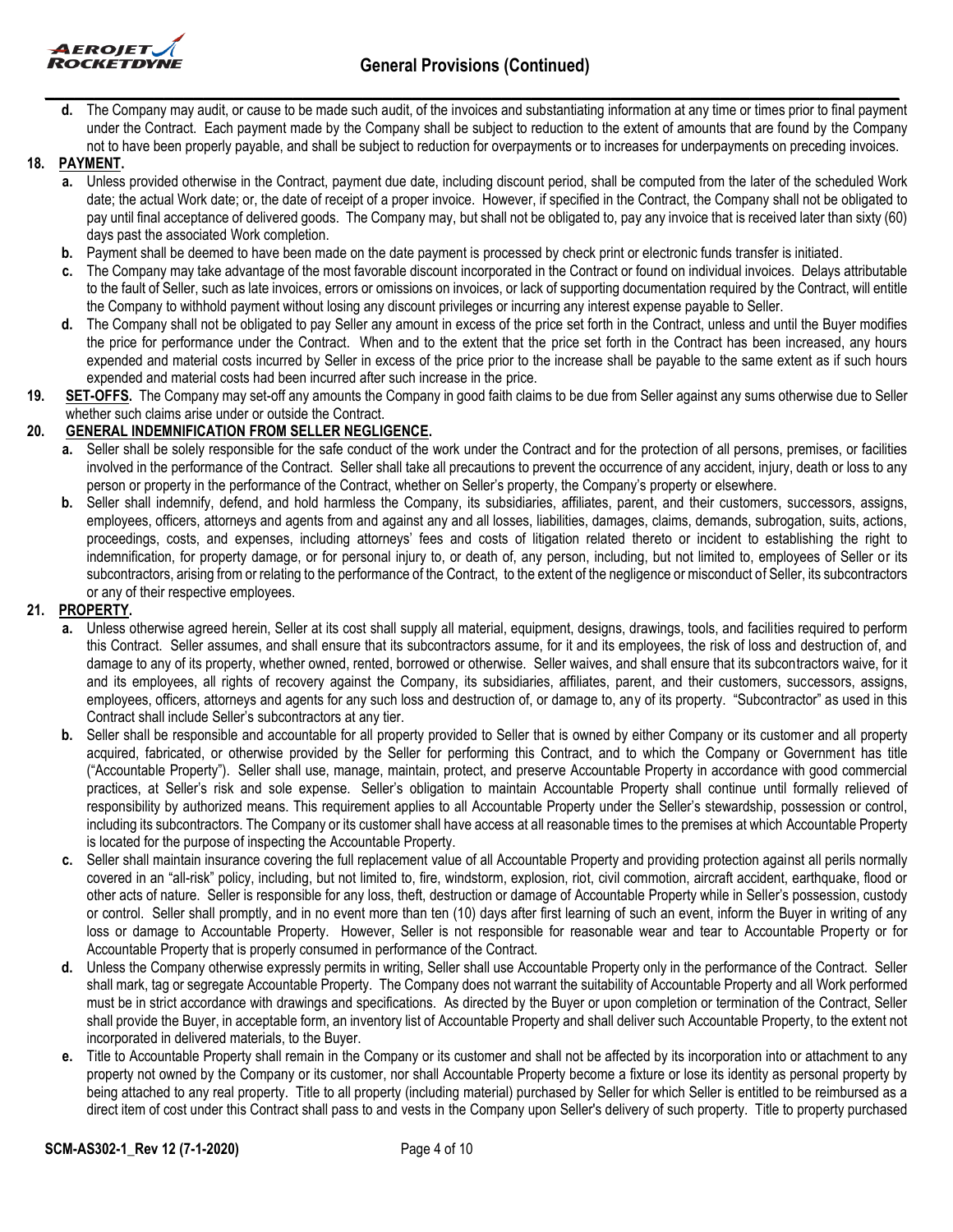

by Seller, the cost of which is reimbursable to Seller, shall pass to and vest in the Company upon the earliest of (i) issuance of the property for use in performance of the Contract; (ii) commencement of processing of the property for use in performance of the Contract; or (iii) reimbursement of the cost of the property by the Company.

**f.** The Government Property Clause contained in this Contract shall apply in lieu of paragraphs b. through e. above with respect to Governmentfurnished property, or other property to which the Government has title, or may take title under this Contract.

### **22. COMPANY AND SELLER PROPRIETARY INFORMATION.**

- **a.** Information, including but not limited to technical information contained in documents, drawings, publications, specifications, schedules and the like, provided by the Buyer to Seller remains the property of the Company, and may not be disclosed to any person or organization by Seller, without the express prior written approval of the Buyer. Seller shall not use or reproduce such information except as necessary for the performance of this Contract, or as the Company may otherwise allow in writing. Seller will not use such designs, tools, patterns, drawings, information or equipment for the production of larger quantities than those specified herein or for customers other than the Company. Seller shall maintain data protection processes and systems sufficient to protect Company information adequately.
- **b.** Unless otherwise agreed, within sixty (60) days after completion of work under this Contract, Seller shall return to the Company all information covered by this Clause, or destroy such information and certify to the Buyer in writing that such destruction has been completed.
- **c.** Seller agrees that failure to (i) comply with the terms of any and all proprietary information or nondisclosure agreements Seller may have with the Company or (ii) respect all "Proprietary Information," "Confidential," or similar markings and restrictive legends applied by the Company to any information provided to Seller, will constitute a material breach of this Contract.
- **d.** Seller shall not provide any proprietary information of Seller or any third party to the Company without prior execution of a proprietary information or nondisclosure agreement by the parties. Any knowledge or information that Seller has disclosed or may disclose to the Company incident to the award of this Contract or the performance of the Contract shall not, unless otherwise agreed in writing by the Buyer, be considered confidential or proprietary to Seller and shall be acquired free from any restriction other than restrictions that may be imposed by intellectual property considerations such as patent rights, copyrights, and trademarks.

## **23. DATA RIGHTS, INTELLECTUAL PROPERTY INDEMNIFICATION AND INVENTIONS.**

- **a.** This clause is not applicable for commercial off-the-shelf Work, unless such Work is modified or redesigned pursuant to this Contract.
- **b.** To the extent any independently conceived, created, developed or generated inventions, technology, designs, works of authorship, mask works, technical information, computer software, and other information or materials are delivered to the Company as part of the Work and not owned or otherwise licensed to the Company, Seller grants to the Company an irrevocable, nonexclusive, world-wide, royalty-free license to use, sell, or offer for sale, reproduce, prepare derivative works of and distribute its pre-existing inventions, technology, designs, works of authorship, mask works, technical information, computer software, and other information or materials incorporated into the Company's goods and services.
- **c.** Seller shall indemnify, defend, and hold harmless the Company, its subsidiaries, affiliates, parent, and their customers, successors, assigns, employees, officers, attorneys and agents from and against any and all losses, liabilities, damages, claims, demands, subrogation, suits, actions, proceedings, costs, and expenses, including attorneys' fees and costs of litigation related thereto or incident to establishing the right to indemnification, arising from any action by a third party that is based upon a claim that the Work performed under the Contract infringes, or otherwise violates, the intellectual property rights of any person or entity. Seller will have no obligation under this provision for infringement arising from (i) Seller's compliance with detailed specifications issued by the Company where infringement could not be avoided in complying with such specifications, or (ii) use or sale of Work by the Company in combination with products not delivered by Seller if such infringement would not have occurred from the use or sale of the Work solely for the purpose for which the Work was designed or sold to the Company.
- **d.** Seller hereby assigns to the Company ownership of all intellectual property rights in inventions, technology, designs, works of authorship, mask works, technical information, computer software, copyrights, business information technical data, documents, drawings, publications, specifications, schedules or the like and other information conceived, created, developed or otherwise generated in the performance of this Contract by or on behalf of Seller. Seller shall disclose directly to the Buyer, or cause its employees to so disclose, promptly and in written detail, all such works of authorship, information, inventions, discoveries and improvements. Seller agrees to maintain and disclose to the Buyer written records of, and otherwise provide the Company with full access to, the subject matter covered by this Clause and that all such subject matter will be deemed information of the Company and subject to the protection provisions of the Company and Seller Proprietary Information clause. Seller agrees to execute, at the Company's request and expense, all documentation necessary to perfect title therein to the Company. Seller agrees to assist the Company, at the Company's request and expense, in every reasonable way, in obtaining, maintaining and enforcing patent and other intellectual property protection on the subject matter covered by this clause. Seller shall take, or cause its employees to take, any and all actions required to effectuate the purpose of this Clause.

### **24. CYBER SECURITY.**

- **a.** Seller shall apply reasonable and appropriate safeguards and operations to protect information provided by Company to Seller against accidental and unlawful destruction, alteration, and unauthorized or improper disclosure or access regardless of whether such information is on Seller's internal systems or a cloud environment. Any information provided by Company to Seller identified as proprietary or subject to restrictions on public disclosure by law or regulation shall be encrypted (i) if transmitted via the Internet, or (ii) during electronic storage if potentially accessible by the Internet or otherwise by non-authorized users.
- **b.** If included in this Contract, FAR 52.204-21 applies to Federal Contract Information, DFARS 252.204-7012 applies to Covered Defense Information, or NASA FAR Supplement 1852.204-76 applies to NASA Electronic Information, as those terms are defined in the respective clauses.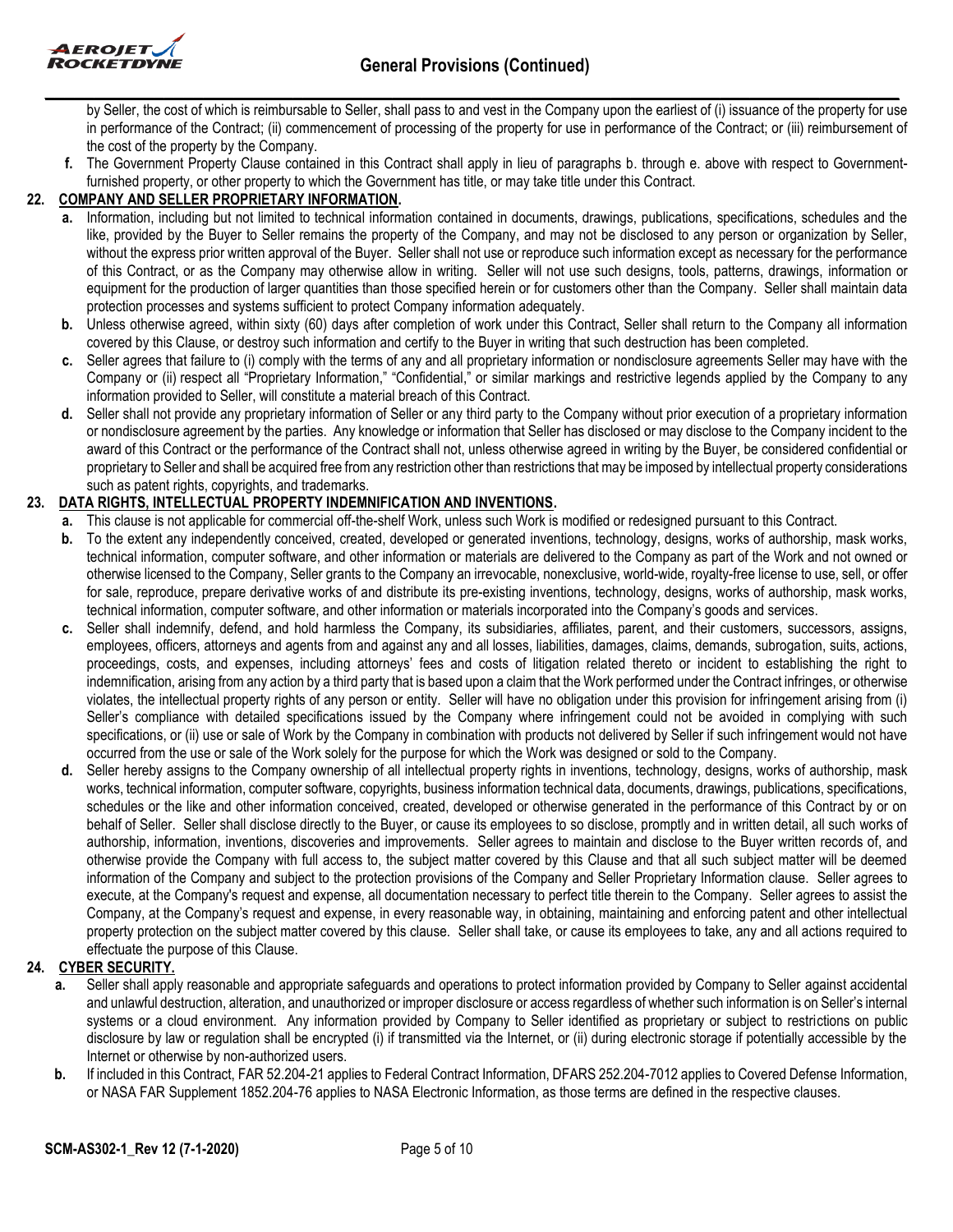

- **c.** If Seller becomes aware of any compromise of information used in the performance of this Contract or provided by Company to Seller, its officers, employees, agents, suppliers, or subcontractors (an "Incident"), Seller shall take appropriate immediate actions to investigate and contain the Incident and any associated risks, including notification within seventy-two (72) hours to Company after learning of the Incident. "Compromise" as used in this clause means that information has been exposed to unauthorized access, inadvertent disclosure, known misuse, loss, destruction, or alteration other than as required to perform the Work. At Seller's expense, Seller shall (i) immediately investigate any Incident, (ii) make all reasonable efforts to secure Sensitive Information and mitigate the impact of the Incident, (iii) provide timely and relevant information to Buyer about the Incident on an ongoing basis, and (iv) cooperate as applicable with Buyer to provide notice to affected third parties.
- **d.** Failure to report or provide these notices shall be considered a material breach of this Contract. The provisions set forth above are in addition to and do not alter, change or supersede any obligations contained in this Contract or imposed by local, federal, state or other governmental agencies or departments**.**
- **25. PROTECTION OF PERSONAL INFORMATION. (Applicable Only to Services Involving the Collection and Processing of Personal Information)**  To the extent Seller receives or has access to personal information, as defined in the California Consumer Protection Act (the "CCPA"), of or relating to California residents, Seller is prohibited from selling, retaining, using, or disclosing the personal information for any purpose other than for the specific purpose of performing the services specified in the Contract for the business, or as otherwise permitted by the CCPA, including retaining, using, or disclosing the personal information for a commercial purpose other than providing the services specified in this Contract.
- **26. INSURANCE.** Seller shall, at its own expense, maintain insurance in accordance with any requirements as specified in the Contract. Seller's obligations for procuring and maintaining insurance coverage are freestanding and are not affected by any other language in this Contract. Without in any way limiting the foregoing undertaking, Seller and its Subcontractors at any tier shall maintain public liability and property damage insurance in reasonable limits covering the obligations set forth and shall maintain proper Worker's Compensation insurance or a Company-approved self-insurance program covering all employees performing this Contract.

## **27. EXPORT CONTROL.**

- **a.** Seller shall comply with U.S. export and import controls laws and regulations, including but not limited to (i) the International Traffic in Arms Regulations ("ITAR") (22 CFR 120 et seq.); (ii) the Export Administration Regulations ("EAR") (15 CFR Part 730-774); (iii) the regulations administered by the U.S. Treasury Department's Office of Foreign Assets Control ("OFAC") (31 CFR Part 500-598); (iv) the regulations administered by the U.S. Department of Justice, Bureau of Alcohol, Tobacco, Firearms, and Explosives ("ATF") found in 27 CFR Chapter II; (v) all other applicable U.S. Government regulations relating to the importation of goods into the United States (including, but not limited to, the regulations administered by the U.S. Customs and Border Protection ("CBP") at 19 CFR 0 et seq. and other import regulations promulgated by other U.S. agencies which may be enforced by CBP); and (vi) laws and regulations of other countries, (collectively "export control laws and regulations").
- **b.** Seller shall control the disclosure, export, re-export, transfer and retransfer of, and access to, any hardware, software, controlled technical data, technology, and/or services (collectively referred to as "items") received under this Purchase Order to ensure that any such disclosure, export, reexport, transfer or retransfer is undertaken in accordance with U.S. export control laws and regulations. Seller agrees that no controlled items provided by Buyer in connection with this Purchase Order shall be provided to any person or entity unless the transfer is expressly permitted by a U.S. Government license or other authorization, or is otherwise in accordance with applicable laws and regulations. It shall be the responsibility of Seller to be cognizant of (including by requesting such information from Buyer if needed) the proper jurisdiction and classification under the ITAR and/or EAR of the items provided by Buyer prior to any release to a third party, including foreign affiliates or employees. If a final jurisdiction and classification determination for items provided by the Buyer has not been provided, Seller cannot export or otherwise release the information to a foreign person until a final jurisdiction and classification is approved by Buyer and any applicable export authorizations are obtained. For items subject to the ITAR, this responsibility includes Seller's cognizance of the ITAR controls applicable to any technical data or defense service furnished to Seller by Buyer, including when exported to Seller from the United States in furtherance of Buyer's technical assistance, manufacturing license agreement or other ITAR authorization prescribing ITAR jurisdiction of any defense article which may be produced or manufactured by Seller from such technical data or defense service.
- **c.** Seller shall notify Buyer if any deliverable under this Purchase Order, for which the Seller is the design authority, is subject to U.S. export and import controls laws and regulations described in Paragraph 23(a). Before providing Buyer any deliverable subject to the EAR or the ITAR, Seller shall provide in writing to the Buyer's Procurement Representative the export classification of any such item or controlled data, including the export classification of any: (i) dual use goods and technology subject to the EAR, including any embedded ITAR-controlled or EAR 500 or 600 series' item or technology; (ii) defense article, including any technical data, controlled by the ITAR; and (iii) item or technology controlled by the EU List of Dual Use Items or by other applicable national export control lists.
- **d.** If Seller is or has been engaged in the U.S. in the business of either exporting, manufacturing or brokering ITAR Items, Seller represents that it is registered and maintains its registration with the Directorate of Defense Trade Controls ("DDTC"), as may be required by 22 C.F.R. 122.1 of the ITAR and that it maintains an effective export/import compliance program in accordance with DDTC guidelines.
- **e.** Seller shall immediately notify the Buyer if Seller is, or becomes, listed in the Restricted or Denied Parties List or if Seller's export privileges are otherwise denied, suspended or revoked in whole or in part by any Government entity or agency. Where Seller is a party to or signatory under a Company export license or export agreement (e.g., Technical Assistance Agreement, Manufacturing License Agreement), Seller shall provide prompt notification to the Buyer in the event of changed circumstances including, but not limited to, ineligibility, a violation or potential violation of any U.S. Export Control Law, or the initiation or existence of a U.S. Government investigation that could affect the Seller's performance under this Contract.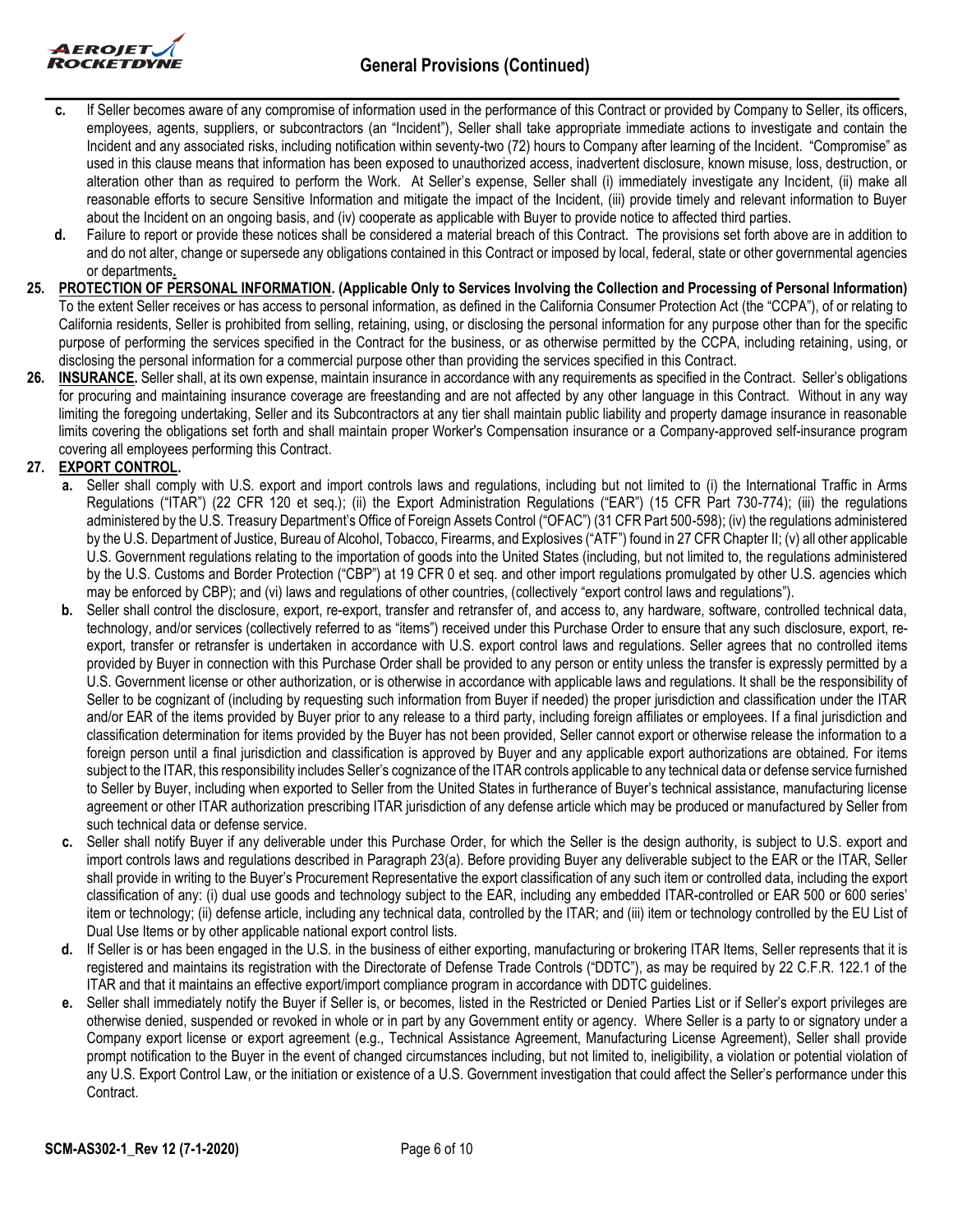

- **28. BUSINESS ETHICS AND COMPLIANCE.** Seller agrees to act consistently with the principles set forth in the Company's Supplier Code of Conduct (available at [www.rocket.com](http://www.rocket.com/) under SupplierNet). Seller agrees that it will not engage in, and shall take steps to reasonably ensure that anyone working on its behalf in connection with performance under this Contract does not engage in activity that would expose the Company to a risk of criminal, civil, or administrative penalties under any applicable laws and regulations, including but not limited to those pertaining to corruption, bribery, antitrust, and trafficking in human persons. Seller agrees that it shall not offer or make any improper payments of money or anything of value to government officials, political parties, candidates for public office, or other persons.
- **29. REPRESENTATIONS OF MATERIAL FACTS.** The award of this Contract was in reliance on the facts reflected in certifications and representations made by Seller prior to the award. Those same facts can determine whether the intended end use of Seller's Work is lawful. If, at any time during the performance of this Contract, Seller discovers that any information contained in these certifications and representations is erroneous or is no longer current, Seller must provide immediate written notice of the correction and current information to the Buyer. Seller and its subcontractors at all tiers are also required to notify their respective buyers, up to and including the Company Buyer if any of them at any tier becomes suspended, debarred or otherwise determined ineligible to participate in contracts. This obligation is a material term of this Contract and must be included in all subcontracts at all tiers. The corrected and current facts could lead the Company to divert Seller's Work from the intended use, terminate continued performance, or other business decision. A breach of this obligation is grounds for a default termination.

# **30. PROHIBITION OF GRATUITIES.**

- **a.** Seller warrants that its officers, directors, employees, agents and representatives have not offered or given, and will not offer or give, any gratuities in the form of entertainment, gifts, or otherwise, to any officer or employee of the Company or its Customer with a view toward (i) securing this or any other Contract issued by the Company, (ii) any favorable treatment with respect to the awarding or amending of this or any other Contract issued by the Company or (iii) the making of any determination with respect to Seller's rights or duties under this or any other Contract issued by the Company.
- **b.** Seller warrants that it has not made or solicited and will not make or solicit kickbacks as defined in FAR 52.203-7 or the Anti-Kickback Act (41 U.S.C. 51-58).
- **c.** For any breach of Seller's warranty under this Clause the Company shall have, in addition to any other rights provided by this Contract, the right to terminate all Contracts with Seller for default, and to recover from Seller the amount of any gratuity paid together with all damages (including the amount of any penalty or fine) that are incurred by the Company as a result of Seller's breach, plus all reasonable costs (including attorney fees) expended by the Company in seeking such recovery.

### **31. CONFLICT MINERALS COMPLIANCE.**

- **a.** Sellers that provide Goods shall provide Goods that are "DRC conflict-free" in accordance with the Dodd-Frank Wall Street Reform and Consumer Protection Act (the "Act"). The term "DRC conflict-free" means (i) that a product does not contain any tantalum, tin, tungsten or gold (3TGs) necessary to the functionality or production of that product that directly or indirectly finance or benefit armed groups in the Democratic Republic of the Congo (DRC) or an adjoining country; or (ii) such 3TGs were obtained from recycled or scrap sources.
- **b.** In accordance with Section 1502 of the Act, Seller shall (i) identify whether such Products contain 3TG; (ii) determine whether any such minerals originated in "covered countries", as defined in the Act; and (iii) perform appropriate due diligence on its supply chain in support of Buyer's obligations under the Act.
- **c.** Upon request by the Company, Seller will annually provide timely information about the presence and sourcing of 3TGs used in the products supplied to the Company. The Seller may use the current Conflict-Free Sourcing Initiative's Conflict Minerals Reporting Template (CMRT) which can be found online or complete an annual survey provided by Company or its third-party reporting entity.

### **32. RESPONSIBILITY FOR GOODS, TITLE AND RISK OF LOSS. (Applicable if the Work Includes the Delivery of Goods)**

- **a.** Title to Goods furnished under this Contract shall pass to the Company upon final acceptance by the Company, regardless of when or where the Company takes physical possession, unless the Contract specifically provides for earlier passage of title.
- **b.** Unless the Contract specifically provides otherwise, risk of loss of or damage to Goods shall remain with Seller, and shall not pass to the Company, until: (i) delivery of the Goods to a carrier, if transportation is Free on Board (F.O.B.) origin; or, (ii) delivery of the Goods to the Company at the destination specified in the Contract, if transportation is F.O.B. destination. The definition of F.O.B. in the prior sentence shall be governed by the Uniform Commercial Code in effect in domestic shipments from the U.S. but for shipments to Company from outside the US, the INCOTERMS as it may be amended, shall be used for shipping terms. The risk of loss of or damage to Goods that the Company has a right to reject remains with the Seller until final acceptance or until all non-conformances are cured.

### **33. PACKING AND SHIPPING. (Applicable if the Work Includes the Delivery of Goods)**

- **a.** Seller shall pack Goods in accordance with good commercial practice to prevent damage and deterioration, unless specific packaging requirements are identified in technical data requirements incorporated in the Contract. Seller shall advise the Buyer in advance of shipping if Seller believes that the specified packaging will not prevent damage or deterioration in shipping.
- **b.** Seller shall include a complete packing list with all shipments.
- **c.** Packing lists will specify data that will allow receipt to be processed in accordance with Buyer's PO/Contract, including at a minimum: (i) date of shipment; (ii) the PO/Contract number; (iii) PO/Contract line item number and schedule number if applicable; (iv) quantity shipped; (v) item description/nomenclature; (vi) manufacturer lot number/serial numbers(s) if required; (vii) unit of measure; and (viii) the names and addresses of consignor and consignee. Seller shall mark containers and packages with necessary lifting, loading, and handling instructions, and ensure the Contract number is referenced on exterior container labels. Seller shall mark each container in relation to the number of containers in a shipment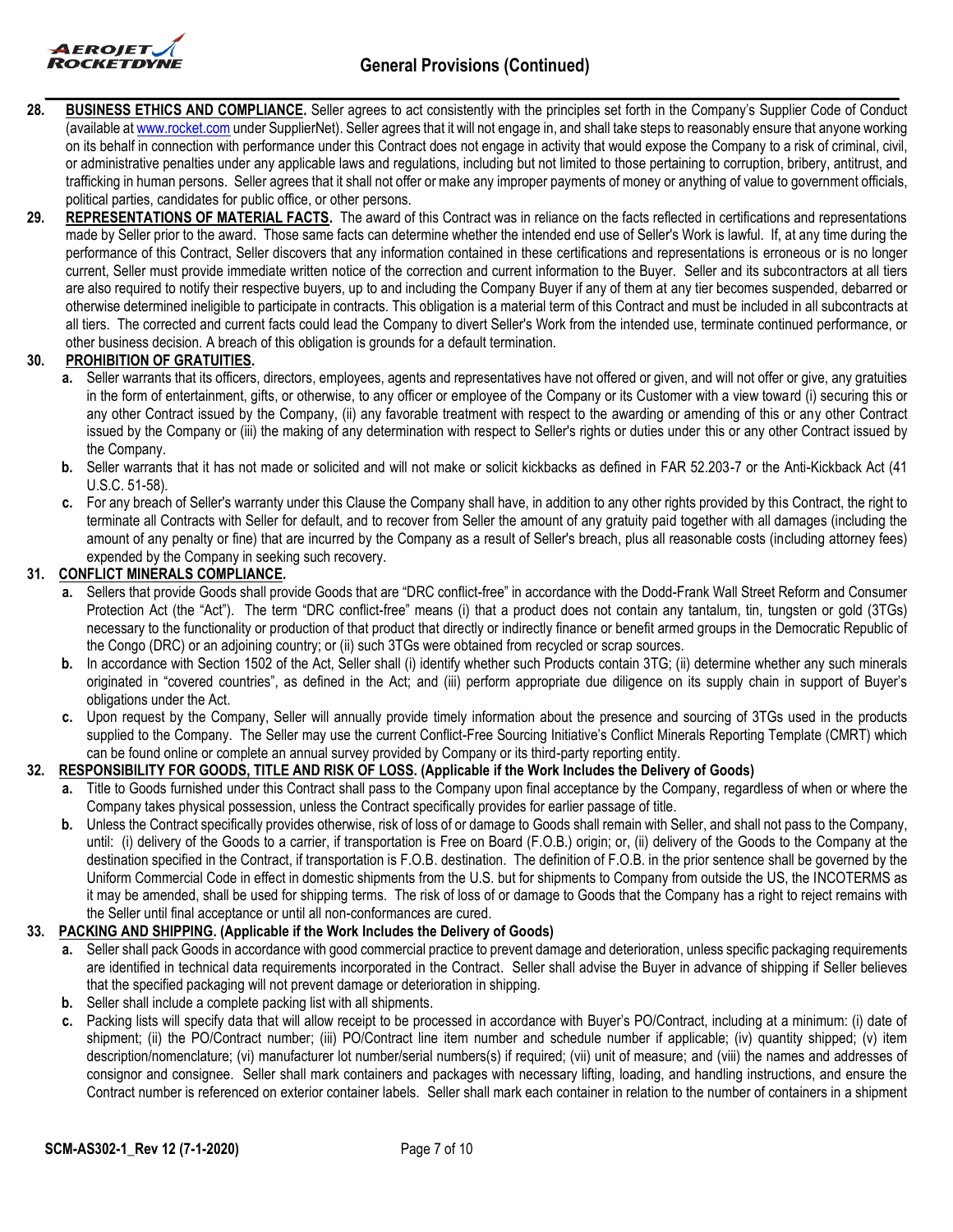

(e.g., 1 of 3, etc.). Additional data elements may be identified and included in other instruction in the Contract. Failure to adhere to this clause may delay receipt, result in rejection of delivered goods or delay payment of invoices.

## **34. HAZARDOUS MATERIALS. (Applicable if the Work Includes the Delivery of Goods)**

- **a.** Seller shall package, label, transport and ship hazardous materials or items containing hazardous materials in accordance with all applicable federal, state and local laws and regulations, including but not limited to Title 49 of the Code of Federal Regulations.
- **b.** Seller, prior to each hazardous material shipment, shall notify the Company Buyer of its nature and shipment data by such means of communication as will allow for proper preparation for acceptance of delivery by the carrier of the material and shall identify same on all shipping documents.
- **c.** Seller represents that each chemical substance constituting or contained in Work delivered to the Company is included on the current inventory of chemical substances published by the Administrator of the Environmental Protection Agency pursuant to the Toxic Substances Control Act, as amended.
- **d.** Seller will provide to the Company with each delivery any Safety Data Sheet applicable to the Work that conforms with, and contains the information required by, the Occupational Safety and Health Act of 1970 and implementing regulations, or a state approved counterpart, as it may be amended.

## **35. WARRANTY. (Applicable if the Work Includes the Delivery of Goods)**

- **a.** Seller warrants that all Goods furnished under the Contract shall conform to all specifications and requirements of the Contract and shall be free from defects in materials and workmanship. To the extent Goods are not manufactured pursuant to detailed designs and specifications furnished by the Company, Seller warrants that the Goods shall be free from design and specification defects.
- **b.** This warranty shall begin after final acceptance by the Company and shall extend for a period of (i) the manufacturer's warranty period or six (6) months, whichever is longer, if Seller is not the manufacturer and has not modified the Goods; or (ii) one (1) year or the manufacturer's warranty period, whichever is longer if Seller is the manufacturer of the Goods or has modified them. The Company shall give written notice of any warranted defect or nonconformance of Goods. The Company, at its option, may require Seller to promptly correct or replace warranted Goods at no expense to the Company. If correction or replacement by Seller is not timely, the Company may, at Seller's expense, return the Goods to Seller, correct or replace the Goods, or have a third party correct or replace the Goods. Seller shall comply with the Company's direction under this provision. If it is later determined that Seller did not breach this warranty, the parties shall equitably adjust the contract price.
- **c.** This warranty shall survive inspection, test, acceptance of and payment for Goods, and shall run to the Company and its successor, assigns, and customers. If the Contract expires, is completed or is terminated, Seller shall not be relieved of the continuing obligations of this warranty.

## **36. WARRANTY OF SERVICES. (Applicable if the Work Includes the Performance of Services Tasks or Labor Hour/Time and Material Services)**

- **a.** Seller shall assign personnel who are capable, skilled, qualified, and competent to perform in a manner that is satisfactory to the Company Notwithstanding inspection and acceptance by the Company, the Seller warrants that it will perform the Work under this Contract with the high degree of professional skill and sound practices and judgment normally exercised by recognized professional firms with respect to services of a similar nature or the degree Seller described in proposals or marketing materials, whichever is higher. If the Seller is required to correct or reperform nonconforming Work, Seller shall be subject to this Clause to the same extent as work initially performed.
- **b.** Seller warrants that it is and shall remain free of any obligation or restriction that would interfere or be inconsistent with or present a conflict of interest concerning the Work to be performed by Seller under this Contract.
- **c.** Seller warrants the services performed shall strictly conform to applicable specifications, drawings, samples, descriptions, and other requirements of this contract, and be free from defects in design, materials, and workmanship. This warranty shall begin upon final acceptance and extend for a period of one year or seller's standard warranty period whichever is greater. This warranty shall survive inspection, acceptance and payment, and shall run to the Company and its successor, assigns, and customers. If the Contract expires, is completed or terminated, Seller shall not be relieved of the continuing obligations of this warranty.

### **37. SELLER'S RESPONSIBILITIES FOR ITS EMPLOYEES. (Applicable if the Work Includes the Performance of Services Tasks or Labor Hour/Time and Material Services)**

- **a.** Seller shall assign personnel who are capable, skilled, qualified, and competent to perform in a manner that is satisfactory to the Company. All performance by Seller under the Contract is at Seller's risk as to the methods, processes, procedures, and safe conduct of the work, except as otherwise specified.
- **b.** Seller is an independent contractor for all purposes. The employees used by Seller to perform Work under this Contract shall be Seller's employees exclusively without any relation whatsoever to the Company. Seller and its agents, representatives, and employees shall not be considered agents, representatives, or employees of the Company.
- **c.** Seller shall comply with all directives established by the Company or its customers for access to and activities on premises controlled by the Company or its customers. Seller shall ensure that its employees are adequately trained to comply with security, safety, and environmental requirements when performing services on Company or customer facilities.
- **d.** Unescorted access to all Company restricted areas at sites and facilities regulated by the Department of Homeland Security will require a Personnel Surety Background Check. Upon contract award and prior to performance of work in any restricted areas, Seller is required to submit background check applications to a third party vendor, identified by Company, for all Seller's employees requiring restricted area access for work performance. Failure to meet these requirements may result in contract termination. Seller is responsible for the cost of the background check service. The background check will include: a criminal history check, verification and validation of legal authority to work, and verification and validation of identity. Individual Seller applicants with unfavorable results may be denied access to Company sites and facilities.
- **e.** The Company may require Seller to remove from its or its customer's premises any employee, agent, or representative of Seller, or any of its subcontractors that the Company reasonably deems incompetent, careless, unsafe, or otherwise objectionable. Seller shall immediately remove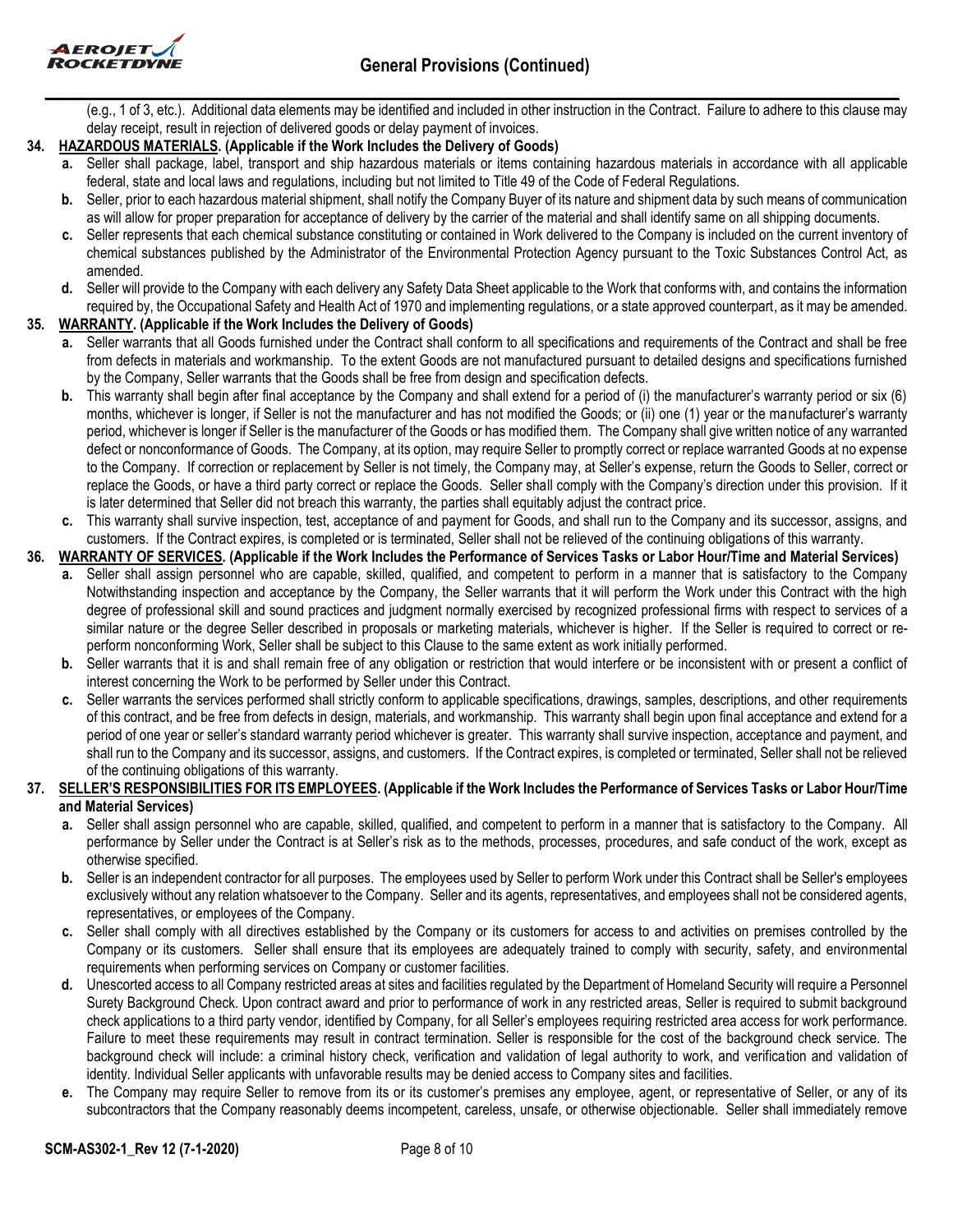

such employee, agent, or representative from the Company or its customers' premises. Seller agrees to indemnify, defend, and hold harmless the Company, its subsidiaries, affiliates, parent, and their customers, successors, assigns, employees, officers, attorneys and agents from and against any and all losses, liabilities, damages, claims, demands, subrogations, suits, actions, proceedings, costs, and expenses, including attorneys' fees and costs of litigation related thereto or incident to establishing the right to indemnification, arising from the Company's reasonable exercise of its rights under this provision.

**f.** Seller (i) shall indemnify and hold harmless the Company from all laborers', materialmen's, and mechanics' liens upon the property where services are performed, arising out of the services, labor and materials furnished by Seller or any of its subcontractors under this Contract, and (ii) shall keep said property free and clear of all liens, claims, and encumbrances arising from the performance of this Contract by Seller or its subcontractors.

## **38. ADDENDUM TO CLAUSE 18, PAYMENT. (Applicable to Labor Hour, and Time and Materials Contracts)**

- **a.** Hourly Rate:
	- (i) The amounts payable are computed by multiplying the appropriate hourly rate, or rates, set forth in the Contract, by the number of direct labor hours performed, which rates shall include wages, overhead, general and administrative expenses and profit. Fractional parts of an hour shall be payable on a prorated basis. Invoices may be submitted once each month (or at more frequent intervals if approved by the Buyer) to the Buyer or Buyer's designee. The Seller will substantiate invoices by evidence of actual payment, individual daily job timecards, or such other substantiation approved by the Buyer. Promptly after receipt of each substantiated invoice, the Buyer shall, except as otherwise provided in this Contract, and subject to the provisions of subparagraph e. below, make payment thereon as approved by the Buyer.
	- (ii) Unless otherwise specified, the hourly rate or rates set forth in the Contract shall not be varied by virtue of the Seller having performed work on an overtime basis. If no overtime rates are provided in the Contract and the Buyer does not approve overtime work in advance, overtime is not authorized.
- **b.** Materials and Subcontracts:
	- (i) The Buyer shall determine allowable costs of direct materials in accordance with Part 31 of the Federal Acquisition Regulations in effect on the date of this Contract. Reasonable and allocable material handling costs may be included in the charge for material, but only to the extent they are excluded from the hourly rate. (Material handling costs are comprised of indirect costs, including, when appropriate, General and Administrative expense, allocated to direct materials in accordance with the Seller's usual accounting practices). The Seller shall support all material costs claimed by submitting paid invoices, storeroom requisitions, or by other substantiation acceptable to the Buyer.
	- (ii) The cost of subcontracts that are authorized by the Buyer shall be reimbursable costs hereunder. Reimbursable cost in connection with subcontracts shall be limited to the amounts actually required to be paid by the Seller to the subcontractor and shall not include any costs arising from the letting, administration or supervision of performance of the subcontract, which costs are included in the hourly rate or rates payable under subparagraph a.(i) above.
- **c.** It is estimated that the total cost to the Buyer for the performance of this Contract will not exceed the ceiling price set forth on the face of the Contract, and the Seller agrees to use best efforts to perform the work specified in the Contract and all obligations under this Contract within such ceiling price. If at any time the Seller has reason to believe that the hourly rate payments and material costs which will accrue in the performance of this Contract in the next succeeding thirty (30) days, when added to all other payments and costs previously accrued, will exceed eighty-five percent (85%) of the ceiling price then set forth in the Contract, the Seller shall notify the Buyer to that effect giving his revised estimate of the total price to the Buyer for the performance of this Contract, together with supporting reasons and documentation.
- **d.** The Company shall not be obligated to pay the Seller any amount in excess of the ceiling price set forth in the Contract, and the Seller shall not be obligated to continue performance if to do so would exceed the ceiling price set forth in the Contract, unless and until the Buyer shall have notified the Seller in writing that such ceiling price has been increased and shall have specified in such notice a revised ceiling which shall thereupon constitute the ceiling price for performance under this Contract. When and to the extent that the ceiling price set forth in the Contract has been increased, any hours expended and material costs incurred by the Seller in excess of the ceiling price prior to the increase shall be allowable to the same extent as if such hours expended and material costs had been incurred after such increase in the ceiling price.
- **e.** Travel and travel-related expenses ("travel expenses") shall not be paid, except for travel specifically identified in the Contract. Time spent in travel status is not compensated as time worked unless separately negotiated and specified in the Contract. If the Contract authorizes travel, the Company will reimburse Seller for the actual and reasonable travel expenses incurred by Seller as necessary to support the Company's business objectives stated in the Contract, except that for meals and incidental expenses, the Company shall only reimburse based on government per diem rate for the location in which the traveler is staying. Itemized receipts submitted with Seller's invoice must evidence such expenses, or an acceptable explanation is presented for any expense without a receipt. The Company may require Seller to use the Company's Expense Report form. In no event shall the Company reimburse Seller or Seller's employees for the cost of alcoholic beverages, fees for in-hotel movies, personal internet access or other such charges. Airline travel must be economy class unless business class is permitted in accordance with the Company's travel directives; first class air travel is not authorized unless required for reasonable accommodation of an established disability and approved by the Buyer in advance. The Company's travel directives (FIN-D-7.04.16.02, Employee Expense Reporting and Reimbursement, and FIN-D-7.04.16.01, Travel and Expense Report) form are available upon request to the Buyer. The Company reserves the right to make unilateral adjustments to Seller's invoice to reduce it by any unreasonable or unallowable amounts or to correct calculation errors.

### **39. AUDITS AND RECORDS.**

**a.** Upon written request, the Company is entitled to conduct a timely audit of Seller. The audit shall be for the purpose of determining compliance with this Contract, or in response to actions of the U.S. Government or the Company's Customers. The audit may include document review, on-site visits, and employee and subcontractor interviews, and may encompass review of direct and indirect ("corporate") functions. Information and